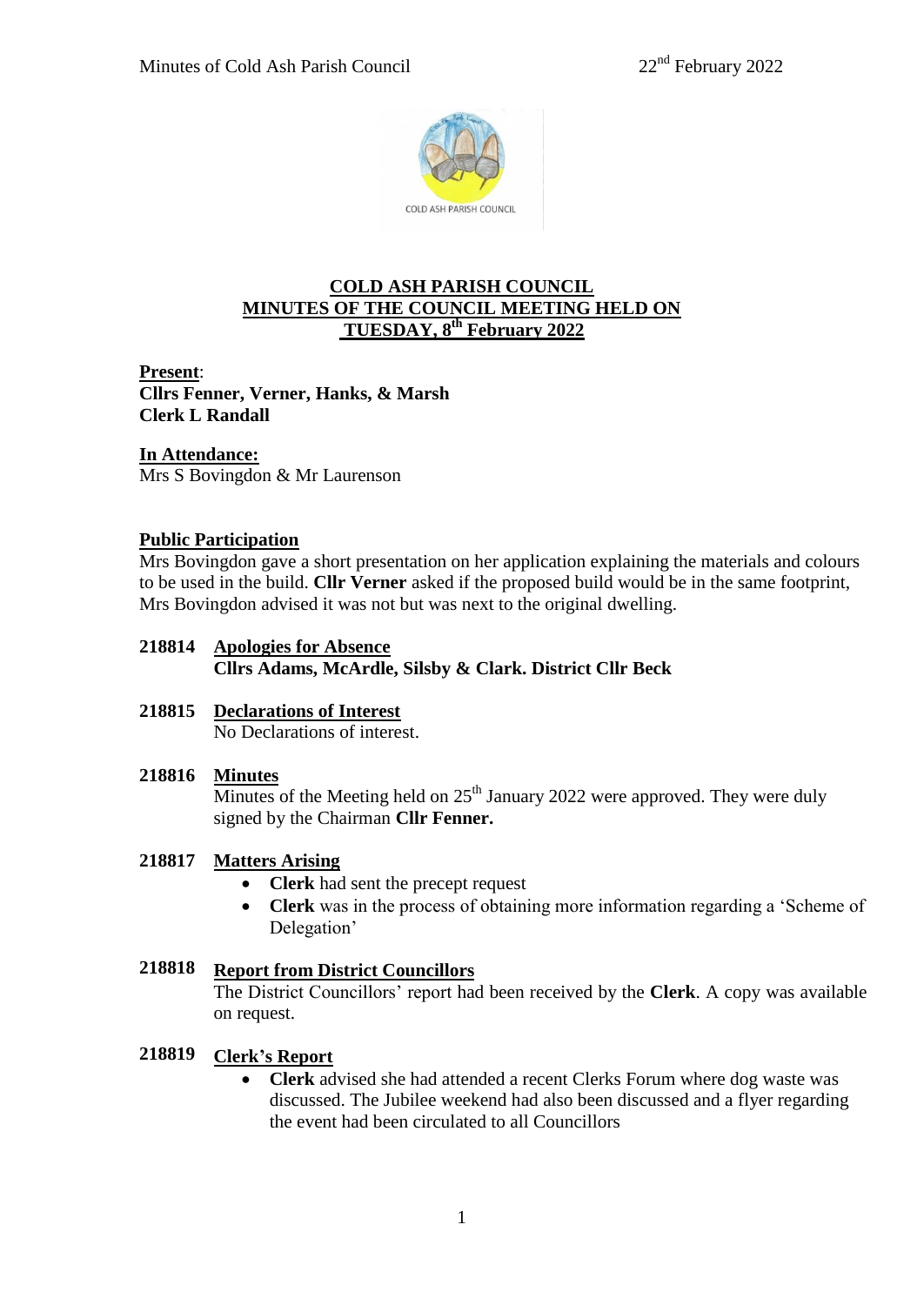### **218820 Planning Matters**

 *If members of the Public would like to comment on an application, they should check the advice on our website:* <https://coldashpc.org.uk/the-council/planning/>

#### **a) Planning Application**

**22/00061/HOUSE** 4 Laud Close Newbury RG14 2SL -Two storey side extension extending into the rear of the existing garden. **No Objection – Unanimous Comments – Cold Ash Parish Council request that the Planning Officer consults with the Highways Officer to check how close proposed extension is to the public footpath.**

# **21/03191/FULD ADJACENT TO PARISH** Broad View Farm The Ridge -

Replacement of existing dwelling. **No Objection with the following comments:-**

- **CAPC disagrees with the planning statement document where it says: "An official diversion for this route has been submitted, so that there will be no path passing directly through the farm". The PROW is temporarily closed, but it is still an official PROW and there is no guarantee that the proposed replacement PROW will be granted. We request the PROW officer reviews this planning application.**
- **The Landscape and Visual report says: "This should incorporate the mitigation recommendations outlined in Section 6.0 of this report, such as new hedgerow, heathland and tree planting which will reduce the visibility of the proposed development in local views from the south and east and enhance the landscape character of the area, including the special qualities of the AONB."**
- **We note that there is no commitment to provide these in the planning application. We therefore request that a condition be added to any permission requiring a planting plan and lighting plan be approved before occupation. This is to limit the visual impacts of the new dwelling on the surrounding areas.**
- **We request that if permission is granted that there is a condition to ensure old dwelling is demolished – this is because the basis on which the application is made is as a replacement dwelling.**
- **We note that there is no report indicating which trees are to be removed from the site.**

**21/03247/HOUSE** Arbor Low Bucklebury Alley - Two storey front and rear extensions. *It was agreed to postpone this application to the next meeting. An extension for comments would be requested*. *This is due to the fact that there was no orange notice on the property at the time of reviewing this planning application*.

# **22/00122/HOUSE** Thornfield Henwick - Single Storey Rear Extension. **No Objection Unanimous**

**22/00026/HOUSE** Vista Cottage The Ridge RG18 9HX - Ground Floor: Existing garage and adjoining covered way removed, footprint reduced by 1 metre, and replaced with enlarged living room to project on front elevation. To rear existing kitchen enlarged with utility and rear entrance added. First Floor: Master bedroom added over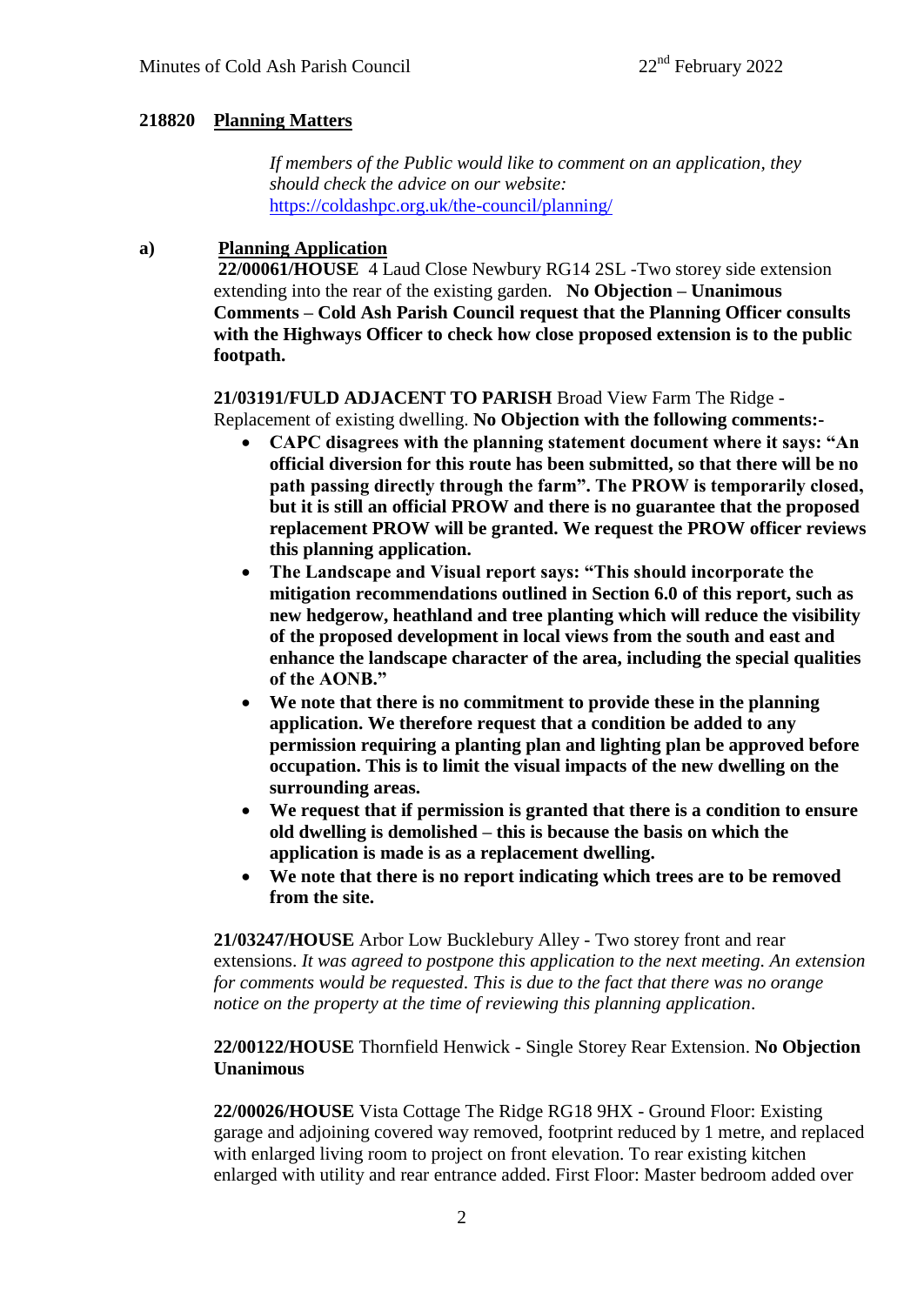**b)**

new ground floor extension. Existing bathroom relocated and staircase modified. *It was agreed to postpone this application to the next meeting. An extension for comments would be requested This is due to the fact that there was no orange notice on the property at the time of reviewing this planning application.*

22/00028/HOUSE ADJACENT TO PARISH 29 Wyndham Road Newbury - Two single storey rear and side extensions **No Comment**

### **WBC (West Berks Council) Planning Decisions** Members noted following decisions:

**21/02584/HOUSE** The White House Bucklebury Alley RG18 9NH - Garage conversion, first floor extension over converted garage, rear single storey extension and internal alterations. *APPROVED – Previous Parish Council Comments -No Objections – Unanimous Cold Ash Parish Council would like the following comments noted:-*

- *• The Parish Council are aware of comments regarding boundaries which are outside the remit of our Planning considerations.*
- *• The Parish Council are aware of comments regarding the absence of an orange site notice, which we understand West Berkshire Council are addressing*

**21/02997/CERTE** Glendale Manor Collaroy Road RG18 9PB – Excavate part foundation for planning permission 18/01864/HOUSE **LAWFULL** *Previous Parish Council Comments- No Comment - Unanimous* 

**21/00330/FULMAJ** Cleardene Farm Ashmore Green Road -Conversion of 4 agricultural buildings into 4 residential dwellings, including part demolition and landscaping*.* **REFUSED** *Previous Parish Council Comments - Objection – Unanimous. Comments:- Cold Ash PC have many concerns with this proposed Application. The application is made under the C4 legislation but does not seem to meet many of the qualifying requirements. i.e. 4.7 This application complies with the specific requirements of Policy C4 as follows: i. The proposal involves a building that is structurally sound and capable of conversion without substantial rebuilding, extension or alteration; 4.8 "The buildings are of sound construction and are water tight" These statements are not correct and the site Inspection report clearly states: "most of the roof covering has deteriorated and will require replacement" The C4 legislations also states: "the existing structures can be converted into domestic dwellings without the need to alter its shape and form" Whereas the site inspection reports states: "The locations of the intermediate columns may not be suitable for the proposed first floor layout, and may need to be relocated, which will affect the roof support system. It is very clear that the existing buildings will not be "converted" but will undergo major demolition and rebuilding which we believe is not in line with the intent of the C4 legislation. We further believe that not enough consideration or detail has been given to the access, drainage or environmental considerations of this application (see document from Flood Warden). The environmental report must be revisited as no mention has been made of the asbestos or contamination clearly evident at the site. We believe that the application as proposed will increase traffic movements way beyond what is currently stated, will increase the flood risk and dramatically increase light pollution within the village of Cold Ash due to the design and location of the proposed buildings. The design of the buildings is also out of keeping with the Village Design Statement and out of keeping with the overall appearance of the village. Conclusion: CAPC object to this application on the grounds that: It does not meet the*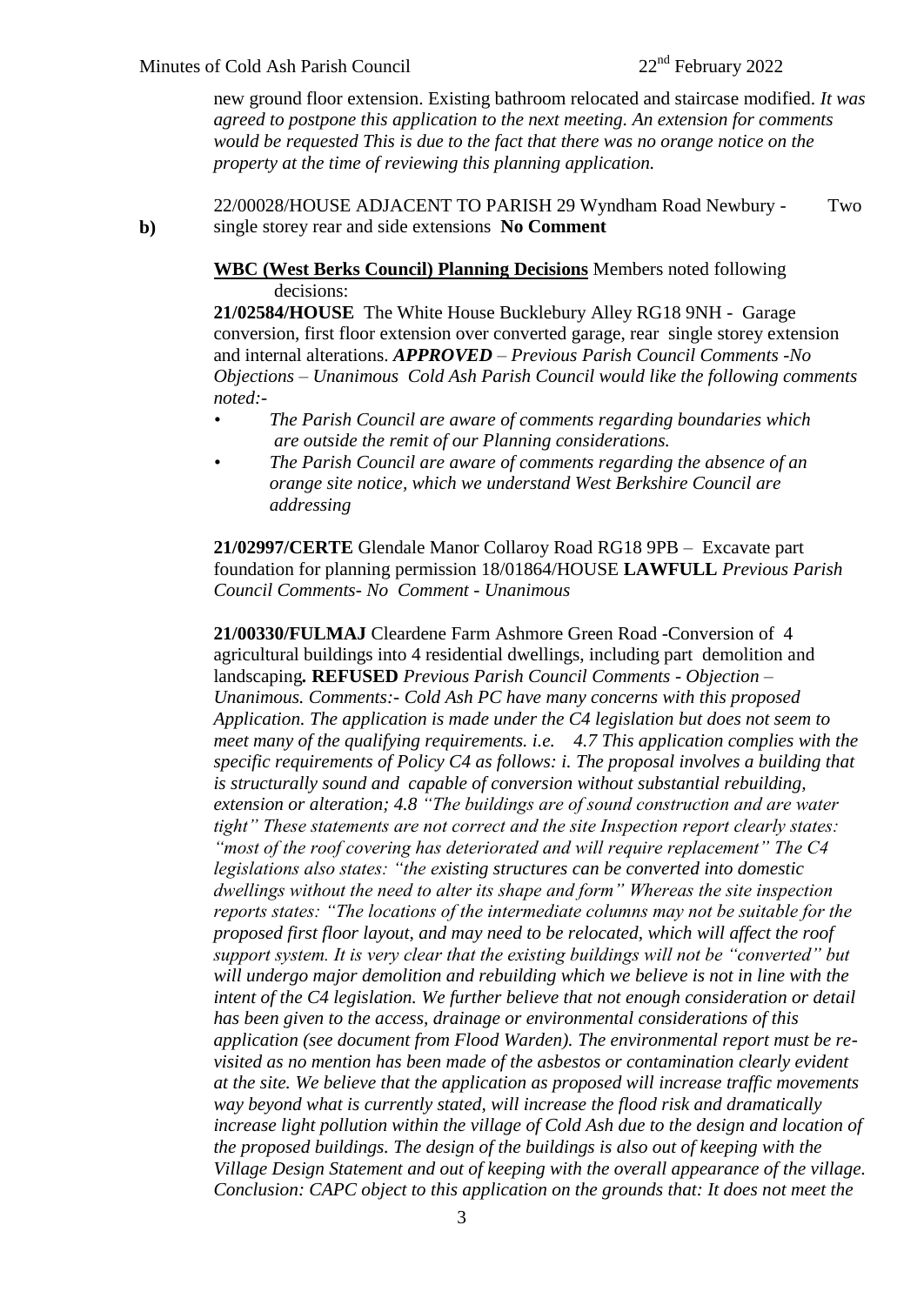*stated intent of the C4 Legislation. The local access road is not suitable for further traffic without major investments The application is very vague on details concerning drainage and on environmental concerns. The houses themselves are out of keeping with the Cold Ash housing policy and would result in major light pollution. CAPC understand that the site could be used for some form of housing but this current application is out of keeping with the needs of the Parish and the environment. CAPC would welcome the opportunity to meet/consult with the applicant/developer to formulate an application that would be more sympathetic to the village design statement and to the needs of the village and minimise the impact of the development upon the village and local residents.* 

**c)**

### **Appeal**

There were no appeals

### **218821 Finance**

1. **Items for payment**. Members agreed Items for Payment on Sheet No 11 2021/2022. Summary of sheet:

New Bench  $-464.00$  Room Hire - 66.00 Zoom – 14.39 Waste – 43.89 Litter Pick – 65.00 NDP work – 3500.00 Skip Hire – 165.00 Tree Work – 800.00

- 2. **Bank reconciliation** Members noted the Bank Reconciliation for January 2022
- 3. **Payments against Budget** Members noted the Analysis of Payments Against Budget to February 2022

### **218822 General Maintenance**

Councillors agreed to the general maintenance requests **Clerk** would advise contractors accordingly.

#### **218823 Annual Parish Meeting**

The format was discussed for the Annual Parish Meeting. It was agreed that a notice requesting parishioner input into the agenda would be posted. This would be added to the agenda for the next meeting.

#### **218824 Grant Scheme**

The grant policy was reviewed.

#### **218825 Competition**

Councillors discussed the possibility of the Parish holding a 'Prettiest Front Garden' competition. It was agreed to approach the Horticultural Society to see if they would be interested in judging the competition. **Clerk** would contact the chairman.

#### **218826 Committee Reports**

19th Jan & 2nd Feb 2022 NDP Steering Group – **Cllr Marsh** advised that no formal meetings had taken place, he also outlined the new Terms of Reference. They would be added to the next agenda for full council's agreement. He also asked for a reminder to be sent to all Councillors for a meeting to discuss the NDP in detail.